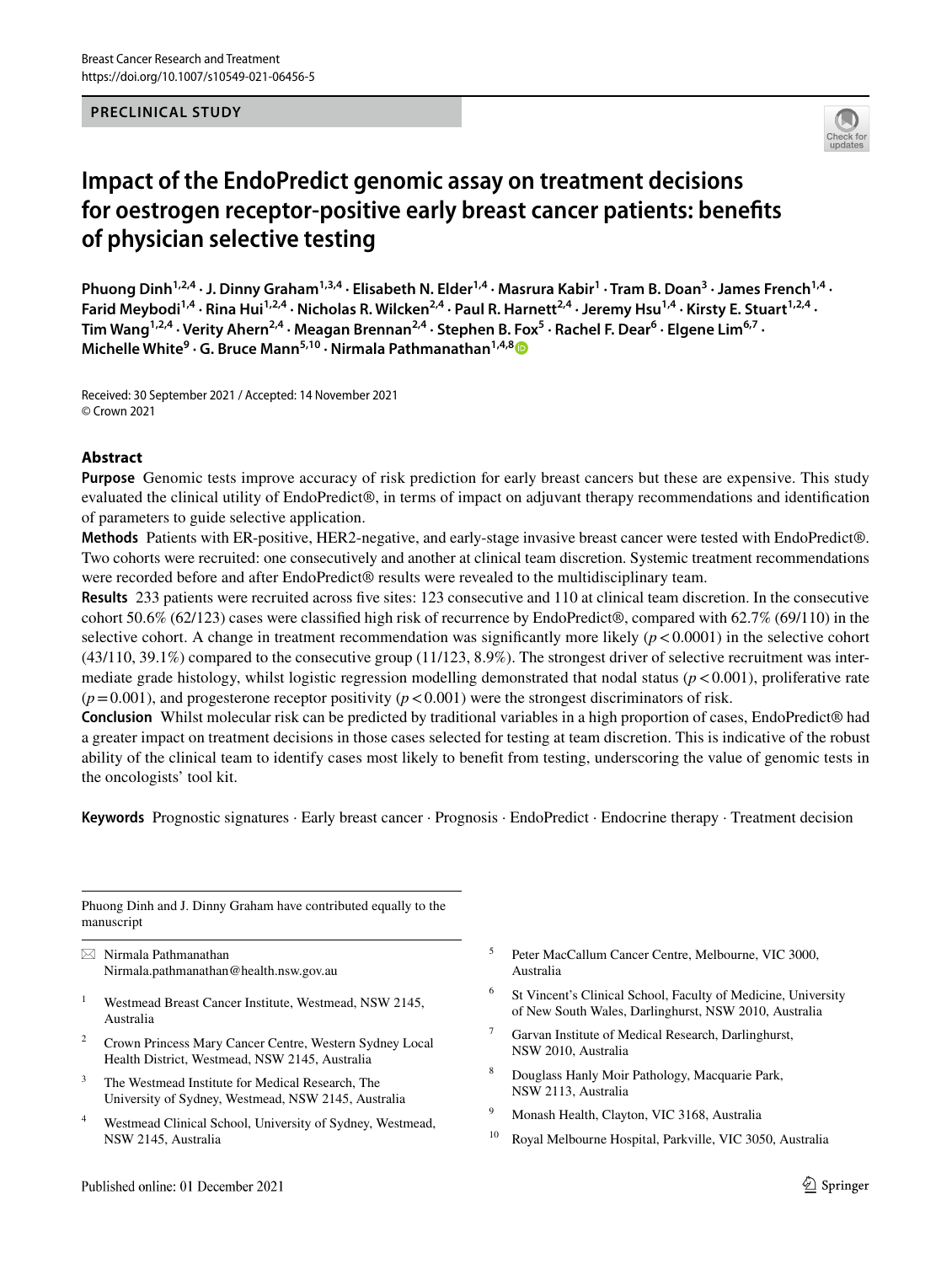# **Introduction**

Breast cancer is the most commonly diagnosed cancer and remains the leading cause of female cancer-related deaths worldwide [\[1](#page-9-0)]. The majority of breast cancers are oestrogen receptor (ER)-positive and HER2-negative. A signifcant issue that has emerged in ER-positive breast cancer is the identification of those patients at sufficient risk of distant metastasis to warrant chemotherapy. In the Australian public health setting, pathological variables including tumour size, grade, and nodal status have been used to estimate prognosis and guide adjuvant treatment selection. This has been further enhanced by estimation of proliferative activity using immunohistochemical measurement of Ki67 protein. Commercial gene expression panels are not in routine use in Australia, as is true in many countries globally.

Prognostic gene panels provide information independent of clinicopathological features. Tumours assessed as clinically high risk but genomic low risk, treated with endocrine therapy alone, have an outcome similar to that of clinically low-risk patients  $[2, 3]$  $[2, 3]$  $[2, 3]$  $[2, 3]$  $[2, 3]$ . This finding has impelled the use of these commercial assays to become widespread. One such test, EndoPredict®, provides a molecular score (EP index) that is algorithmically combined with tumour size and nodal status to provide a comprehensive risk score (EPclin). EndoPredict® has been robustly clinically validated through retrospective and prospective–retrospective clinical trial cohorts of postmenopausal women treated with endocrine therapy only and in women who received chemo-endocrine treatment. The EPclin score is proven to be signifcantly associated with both early and late recurrences [\[4](#page-9-3)–[8\]](#page-9-4). Moreover, EPclin is not only prognostic of breast cancer disease recurrence but can also predict which patients are likely to beneft from chemotherapy [[9\]](#page-9-5). This is supported by both the National Comprehensive Cancer Network and European Society for Medical Oncology guidelines, which recommend the application of molecular signatures, including EndoPredict®, to gain additional prognostic information to complement pathology assessment and to predict beneft from adjuvant chemotherapy for early-stage ER-positive breast cancer [\[10,](#page-9-6) [11\]](#page-9-7). Both guidelines consider EndoPredict® to be supported by moderate level evidence, which would be further strengthened by additional prospective randomised trial testing.

EndoPredict® measures eight disease-relevant gene transcripts (three associated with tumour cell proliferation and five with ovarian hormone receptor function) normalised to three control gene transcripts and one DNA reference gene [[12](#page-9-8)]. The resulting EP index is a score on a continuous scale from 0 to 15, which is positively correlated with risk of distant recurrence in patients treated with endocrine therapy alone [[7\]](#page-9-9). A further refnement of this score compared with other commercially available panels is the incorporation of tumour size and nodal status, providing the EPclin score, which estimates risk of distant recurrence at 10 years [[6\]](#page-9-10). The values are dichotomised into low and high risk at an EPclin score threshold of 3.3287 (equivalent to a 10% risk of recurrence at 10 years) [[5,](#page-9-11) [7](#page-9-9), [13\]](#page-9-12).

This study examined the impact of EndoPredict® on multidisciplinary team (MDT) treatment recommendations for early breast cancer patients at fve Australian sites. The primary aim of this study was to identify the impact of EndoPredict® on MDT treatment recommendations measured by a change in recommendations following review of test results. In Australia and indeed many health systems worldwide, the cost of such molecular assays is not reimbursed or is only partially subsidised. Therefore, identifcation of patients that would most beneft from a prognostic gene panel would be advantageous, enabling more selective use of a costly test. Therefore, two cohorts of patients were recruited: a consecutive group and a second group recruited at clinical team discretion based on a perceived ambiguous clinical risk profle to identify those patients who would most beneft from the test. A second objective was correlation of EndoPredict® and traditional clinicopathological features in order to determine which features most closely predicted risk. Moreover, the impact of the test on actual treatment undergone by the patient was reviewed to determine overall beneft from the molecular test.

# **Methods**

### **Patients and recruitment**

The study cohort comprised 233 patients across fve Australian sites, including 123 patients from Westmead Breast Cancer Institute, Sydney (Site 1), 28 patients from Monash Health, Melbourne (Site 2), 19 patients from Peter Mac-Callum Cancer Centre, Melbourne (Site 3), 35 patients from Royal Melbourne Hospital (Site 4), and 28 patients from St. Vincent's Hospital, Sydney (Site 5). Recruitment occurred between April 2017 and March 2020. All patients gave informed consent for the use of their clinical data and biospecimens for the project, and the study was reviewed and approved by the Western Sydney Local Health District Human Research Ethics Committee (HREC/17/ WMEAD/211, SSA/17/WMEAD/220). Westmead Breast Cancer Institute was the coordinating centre and sponsor of the study.

Patients were recruited either at the pre-surgical (based on invasive carcinoma on core biopsy) or post-surgical visit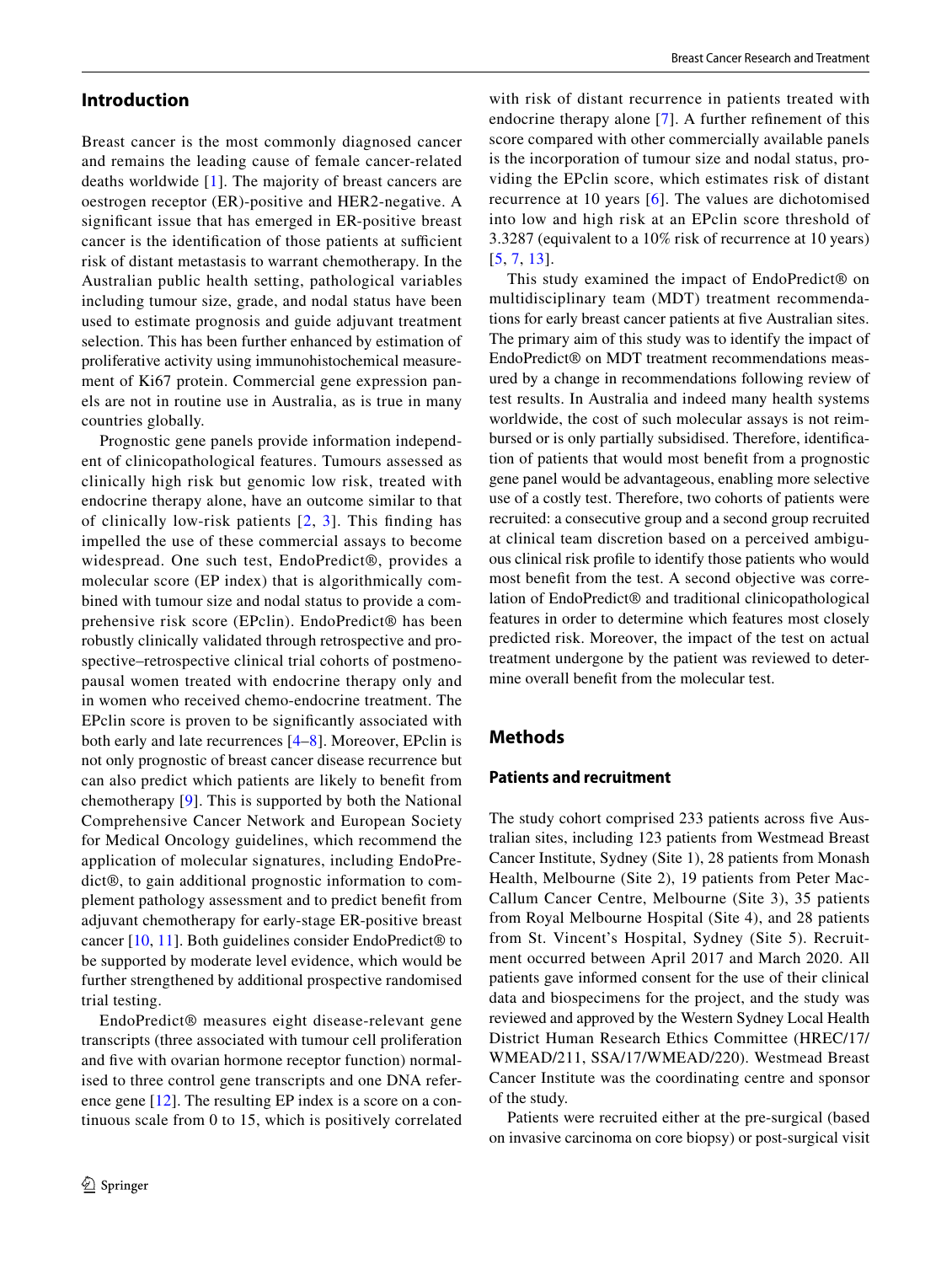depending on the routine practice of each site. Patients were eligible if they presented with an ER-positive  $(>1\%$  ERpositive nuclei by immunohistochemistry), HER2-negative (on in situ hybridisation or immunohistochemistry) invasive breast cancer with clinical TNM stage T1c-T2/N0-N1/M0 (tumour size  $> 10$  to 50 mm, 0 to 3 involved axillary lymph nodes), aged 18–80 years, and ECOG status 0–1. Fifteen cases that were downsized to 10 mm or less after pathology review were retained in the study. All patients consented to EndoPredict® testing of their surgical specimen. A protocol of consecutive recruitment was applied at Site 1, where all eligible patients were invited to participate in the study (Cohort 1). At Sites 2 to 5, a selective recruitment strategy was applied, where the multidisciplinary team selected patients for recruitment to the study, based on eligibility and likely beneft from EndoPredict® testing (Cohort 2).

# **Histopathological evaluation and EndoPredict® testing**

A standardised dataset was collected from all sites, including histopathology data from pathology reports (tumour size, modifed Nottingham grade, nodal status, surgical margin status, ER, PR, HER2 status, presence of lymphovascular space invasion, mitotic rate, and Ki67 overall and hotspot estimation where available). Ki67, which was stained at local laboratories of participating sites, was assessed in most cases, using the method outlined by Hida et al. [[14\]](#page-9-13).

All EndoPredict® tests were performed on formalin-fxed parafn-embedded tumour tissue from the surgical excision specimens. A pathologist from each site selected the appropriate tumour material from the formalin-fxed parafnembedded surgical specimen for testing with EndoPredict®, by marking invasive tumour regions on an H&E-stained slide. Tumour material was collected from 5 μm sections  $(in general 1–2 were sufficient) for extraction of total RNA$ for EndoPredict® evaluation. The materials and clinical data were submitted for centralised molecular testing at Australian Clinical Labs in Melbourne, Victoria.

# **Documentation of MDT treatment recommendations**

All enrolled patients were discussed at multidisciplinary team (MDT) meetings within 14 days of surgery. Treatment recommendations regarding adjuvant chemotherapy and hormonal therapy were documented, based frstly on standard histopathology results, and recorded again following review of EndoPredict® test results. Information regarding specifc chemotherapy and endocrine therapy regimens and intended treatment duration were recorded where available or supplied by the study centre.

The fnal MDT recommendations were discussed with patients. Final treatment decisions made by patients in consultation with oncologists and/or surgeons were also recorded. The type of adjuvant therapy and whether it was actually administered were also recorded. If the treatment plan varied from the fnal recommendation, a reason for the deviation was recorded where possible.

# **Statistical analysis**

Analysis was performed by a statistician using IBM SPSS Statistics version 23. The pre- and post-EndoPredict® recommendations were collated and compared at the conclusion of the study using a Chi-square test to compare the diference in recommendations without and with EndoPredict® test results.

Fisher's exact test and Mann–Whitney U Test were performed to evaluate diferences in histopathological variables between groups. Additional comparisons were made using Prism Version 9 (GraphPad Software).

# **Results**

# **Clinicopathological features of the cohort**

A total of 233 patients were recruited to receive EndoPredict® testing: 123 consecutively recruited at Site 1 (Cohort 1) and 110 selectively recruited by the multidisciplinary team at Sites 2 to 5 (Cohort 2). The clinicopathological characteristics of all 233 patients are summarised in Table [1.](#page-3-0) Patient age ranged between 29 and 80 years (mean=57) and age distribution was not diferent between Cohort 1 and 2. Tumour size distribution was slightly higher in Cohort 2 than Cohort 1 ( $p = 0.028$ , Supplementary Fig. 1). Most cases were lymph node negative (69.5%) and node status was independent of recruitment pattern. Whilst there was a predominance of grade 2 tumours in both cohorts, the distribution of grade was signifcantly diferent between Cohort 1 and 2, with fewer grade 1 and more grade 2 cases in the selectively recruited cohort ( $p = 0.010$ , Table [1](#page-3-0), Supplementary Fig. 2), consistent with a greater demand for the guidance provided by molecular tests for intermediate grade cases  $(p=0.010,$ Table [1](#page-3-0)). Whilst most patients in both cohorts were postmenopausal (65.2%), there were fewer pre-menopausal and more peri-menopausal cases in Cohort 1 than  $2 (p = 0.005)$ .

# **Impact of EndoPredict® testing on adjuvant treatment recommendations**

In total, 103 patients (44.2%) were classifed as low risk according to EndoPredict® EPclin score and 130 patients  $(55.8\%)$  were classified as high risk (Table [2](#page-4-0)). The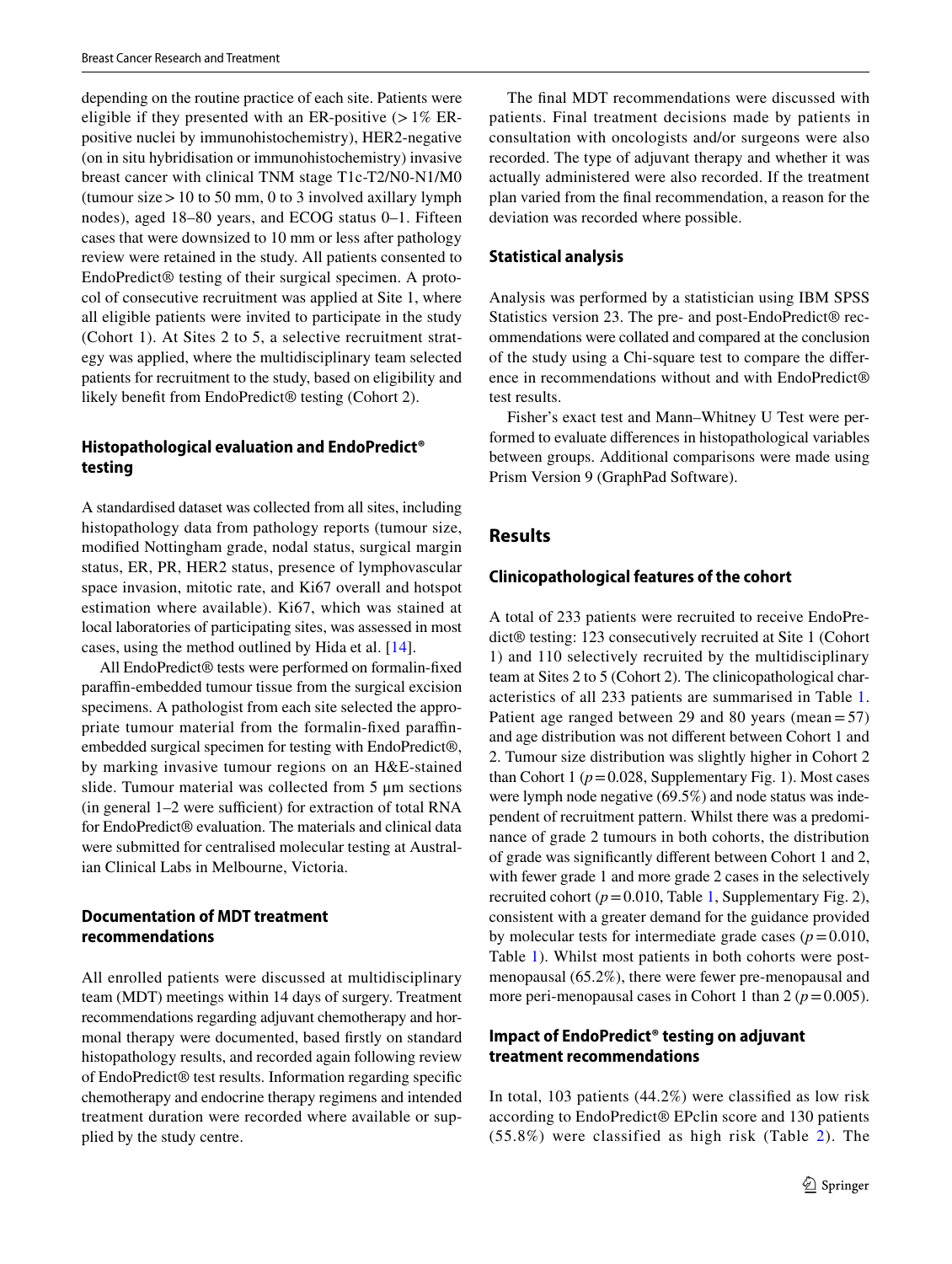### <span id="page-3-0"></span>**Table 1** Cohort characteristics

| Variable                              | Characteristic        | Total cohort<br>$N = 233$ | Cohort 1<br>$N = 123$ | Cohort 2<br>$N = 110$ | $p$ value <sup>e</sup>  |
|---------------------------------------|-----------------------|---------------------------|-----------------------|-----------------------|-------------------------|
| Consecutive recruitment               |                       |                           | Yes                   | No                    | Cohort 1 vs<br>Cohort 2 |
| Age at diagnosis                      | Mean (SD)             | 57.0 (10.4)               | 58.1(10.1)            | 55.7 (10.5)           | 0.107                   |
|                                       | Min/Max               | 29,80                     | 30, 80                | 29, 74                |                         |
| Menopausal status, $N(\%)$            | Pre-                  | 62(26.6)                  | 26(21.1)              | 36(32.7)              | 0.005                   |
|                                       | Post-                 | 152 (65.2)                | 81 (65.9)             | 71 (64.5)             |                         |
|                                       | Peri-                 | 19(8.2)                   | 16(13.0)              | 3(2.7)                |                         |
| Tumour size,<br>$N(\%)$               | $\leq 1$ cm (pT1a/b)  | 15(6.4)                   | 8(6.5)                | 7(6.4)                | 0.017                   |
|                                       | $>1-\leq 2$ cm (pT1c) | 114 (48.9)                | 70 (56.9)             | 44 (40.0)             |                         |
|                                       | $>2-\leq 5$ cm (pT2)  | 104(44.6)                 | 45(36.6)              | 59 (53.6)             |                         |
|                                       | $>$ 5 cm (pT3)        | $\boldsymbol{0}$          | $\overline{0}$        | $\boldsymbol{0}$      |                         |
| Positive lymph nodes,<br>$N(\%)$      | $\boldsymbol{0}$      | 162(69.5)                 | 90 (73.2)             | 72(65.5)              | 0.423                   |
|                                       | 1                     | 61(26.2)                  | 28 (22.8)             | 33 (30.0)             |                         |
|                                       | $\overline{c}$        | 9(3.9)                    | 5(4.1)                | 4(3.6)                |                         |
|                                       | 3                     | 1(0.4)                    | $\boldsymbol{0}$      | 1(0.9)                |                         |
| Tumour grade,<br>$N(\%)$              | $\mathbf{1}$          | 36(15.5)                  | 27(22.0)              | 9(8.2)                | 0.010                   |
|                                       | $\mathbf{2}$          | 125(53.6)                 | 58 (47.2)             | 67(60.9)              |                         |
|                                       | 3                     | 72 (30.9)                 | 38 (30.9)             | 34 (30.9)             |                         |
| PR status,<br>$N(\%)^{\rm a}$         | Positive              | 216 (92.7)                | 112 (91.1)            | 104(94.5)             | 0.309                   |
|                                       | Negative              | 17(7.3)                   | 11(8.9)               | 6(5.5)                |                         |
| Ki67                                  | Median (SD)           | 20(23.1)                  | 25(26.1)              | 15(16.5)              | < 0.0001                |
|                                       | $<14\%, n(\%)$        | 79 (34.3)                 | 33(26.8)              | 46 (41.8)             |                         |
|                                       | $\geq$ 14%            | 151(65.7)                 | 90 (73.2)             | 60(54.5)              |                         |
|                                       | 14-30%                | 89 (38.7)                 | 42(34.1)              | 46(41.8)              |                         |
|                                       | $>30\%$               | 62(27.0)                  | 48 (39.0)             | 14(12.7)              |                         |
|                                       | Not reported          | 4(1.7)                    | $\theta$              | 4(3.6)                |                         |
| LVI present <sup>b</sup>              | No                    | 176 (76.5)                | 93 (75.6)             | 82 (74.5)             | 0.853                   |
|                                       | Yes                   | 54 (23.5)                 | 30(24.4)              | 28(25.5)              |                         |
| Mitotic score <sup>c</sup>            | $\mathbf{1}$          | 69(29.5)                  | 51(41.5)              | 18 (16.4)             | 0.143                   |
|                                       | 2                     | 49 (20.9)                 | 35(28.5)              | 14(12.7)              |                         |
|                                       | 3                     | 42 (17.9)                 | 36(29.3)              | 5(4.5)                |                         |
|                                       | Not reported          | 74 (31.6)                 | 1(0.8)                | 73 (66.4)             |                         |
| EPclin risk class,<br>$N(\%)^{\rm d}$ | Low                   | 103 (44.2)                | 61(49.6)              | 42 (38.2)             | 0.081                   |
|                                       | High                  | 130(55.8)                 | 62(50.4)              | 68 (61.8)             |                         |

a PR: progesterone receptor

b LVI: lymphovascular invasion

c Mitotic score: categories according to modifed Nottingham grading system 3 component score

d EPclin: EndoPredict risk of recurrence score incorporating clinical variables

<sup>e</sup>p values represent results of Mann–Whitney test comparing continuous variables in the two cohorts, Fisher's exact test comparing two categories, or Chi-square test for categorical variables with greater than two categories

distribution of EPclin scores was not signifcantly diferent regardless of site or recruitment pattern (Fig. [1](#page-4-1)a,  $p = 0.72$ ). In the subset of consecutively recruited cases (Cohort 1) there was a change in the adjuvant treatment recommendation for 11 of 123 (8.9%) cases (Fig. [1b](#page-4-1)), refecting a recommended treatment escalation from endocrine therapy (ET) alone to ET plus chemotherapy (CT) in 8/123 (6.5%) cases and de-escalation of recommendation from ET plus CT to ET alone in 3/123 (2.4%). In the selectively recruited cohort (Cohort 2) there was a substantially greater proportion of change in treatment recommendations ( $p < 0.0001$ ), with escalation to ET plus CT recommended for 15/110 (13.6%) and de-escalation to ET alone recommended for 28/110 (25.5%) cases, refecting a total recommendation change of 39.1% in this group (Fig. [1](#page-4-1)b).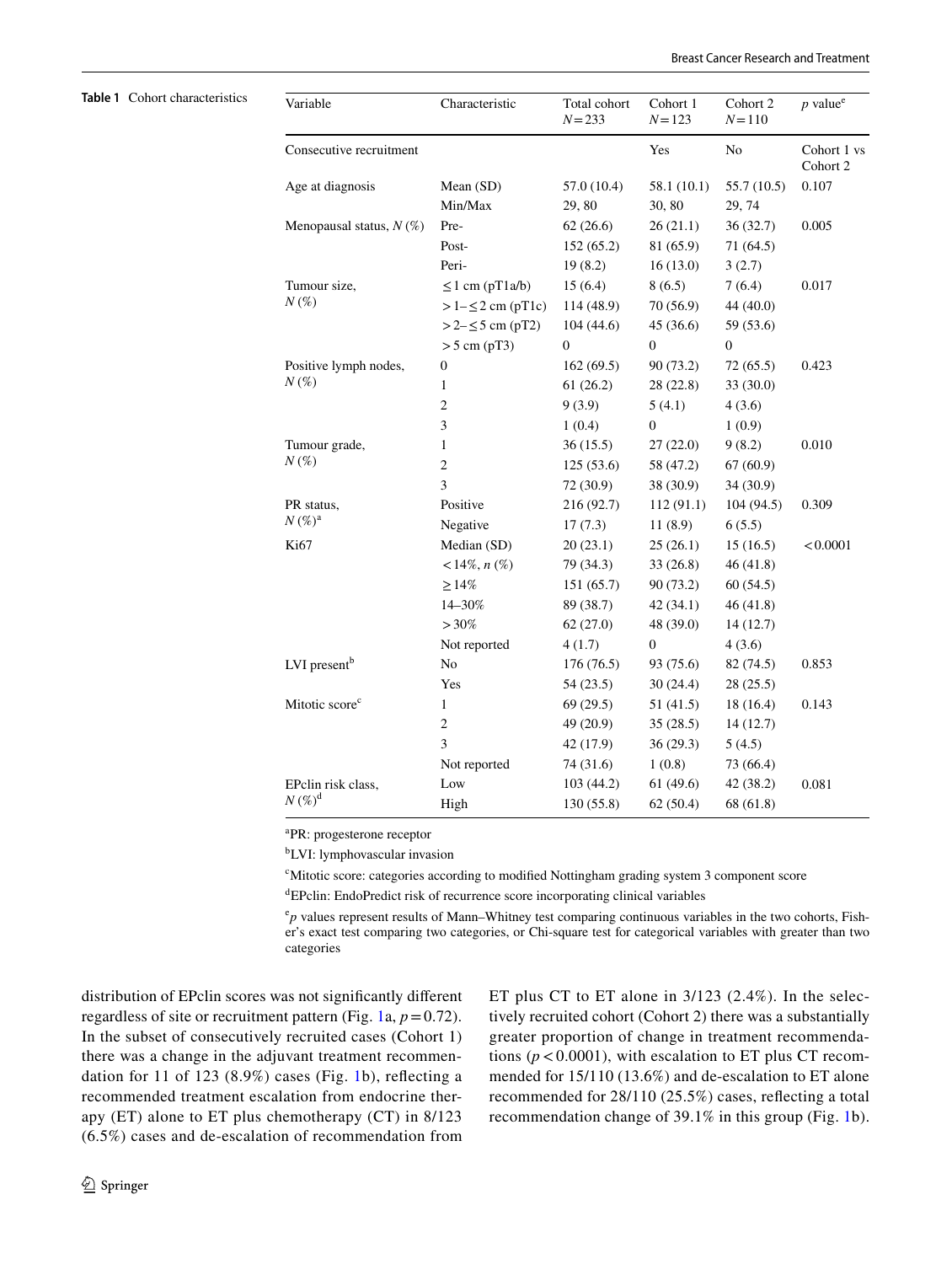<span id="page-4-0"></span>**Table 2** EPclin risk compared to histopathological variables

| Histopathology variables |                       | High risk<br>$N = 130$<br>$N(\%)$ | Low risk<br>$N = 103$<br>$N(\%)$ | Total<br>$N = 233$<br>$N(\%)$ | $p$ value |
|--------------------------|-----------------------|-----------------------------------|----------------------------------|-------------------------------|-----------|
|                          |                       |                                   |                                  |                               |           |
| Cases                    |                       |                                   |                                  |                               |           |
| Tumour grade             | 1                     | 7(5.4)                            | 29(28.2)                         | 36(15.5)                      | < 0.0001  |
|                          | $\overline{c}$        | 65(50)                            | 60(58.3)                         | 125(53.6)                     |           |
|                          | 3                     | 58(44.6)                          | 14(13.6)                         | 72(30.9)                      |           |
| LVI present              | No                    | 86 (66.2)                         | 89(86.4)                         | 175(75.1)                     | < 0.001   |
|                          | Yes                   | 44(33.8)                          | 14(13.6)                         | 58 (24.9)                     |           |
| Ki67                     | Mean<br>(SD)          | 36.7(24.7)                        | 15.1(13.9)                       | 27.1(23.2)                    | < 0.0001  |
| Mitotic score            | Missing               | 41 (17.6)                         | 32(13.7)                         | 73(31.3)                      | < 0.0001  |
|                          | 1                     | 21 (16.2)                         | 48 (46.6)                        | 69 (29.6)                     |           |
|                          | 2                     | 29(22.3)                          | 20(19.4)                         | 49 (21)                       |           |
|                          | 3                     | 39(30.0)                          | 3(2.9)                           | 42 (18)                       |           |
| Lymph node involvement   | Neg                   | 78 (60.0)                         | 84(81.6)                         | 162(69.5)                     | 0.0005    |
|                          | Pos                   | 52(40.0)                          | 19(18.4)                         | 71 (30.5)                     |           |
| Tumour size,<br>$N(\%)$  | $\leq$ 2 cm (pT1)     | 57 (43.8)                         | 72 (69.9)                        | 129(55.4)                     | < 0.0001  |
|                          | >2– $\leq$ 5 cm (pT2) | 73 (56.2)                         | 31(30.1)                         | 104(44.6)                     |           |



<span id="page-4-1"></span>**Fig. 1** Pattern of adjuvant treatment recommendation before and after EndoPredict® testing in Cohort 1 (consecutive recruitment) and Cohort 2 (selective recruitment). **a** Distribution of EPclin scores. Bars=median and inter-quartile range. **b** Treatment recommendation patterns in the two cohorts. **c** Treatment recommendation pattern in the combined cohort according to node status. *ET* endocrine therapy, *CT* chemotherapy

Given that the number of positive nodes is a component of the EPclin score, there was a positive relationship between nodal involvement and EPclin risk  $(p=0.0005)$ , with 52 of 71 node-positive cases contributing 40% of high-risk cases, compared with 19 node-positive cases contributing just 18.4% of low-risk cases (Table [2\)](#page-4-0). Whilst there was an association between node status and initial recommendation, with ET plus CT recommendation more common in nodepositive cases, there was no association between node status and change in treatment recommendation (Fig. [1c](#page-4-1),  $p > 0.05$ ). Treatment escalation from ET alone to ET plus CT was recommended after EndoPredict® for 9.8% node negative and 9.9% node-positive cases and de-escalation from ET plus CT to ET alone was recommended for 14.1% node negative and 11.3% node-positive cases (Fig. [1](#page-4-1)c). Of the 23 node-negative cases where the recommendation was changed from ET plus CT to ET alone, 17 were designated low risk by EndoPredict® and 6 were high risk. All 16 node-negative patients who were initially recommended for ET alone, but escalated to ET plus CT after EndoPredict® were reported to be high risk by the molecular test.

Prior to review of EndoPredict® results, 137 patients were recommended to have ET plus CT, this reduced to 127 in fnal recommendations after EndoPredict® results were reviewed. Of the 103 patients found to be low risk by EndoPredict®, 35 had initially been recommended for ET plus CT, with this number reducing to 10 in the fnal treatment recommendations following review of the Endo-Predict® assay (Fig. [2\)](#page-5-0). Of the 130 EndoPredict® high-risk patients, 102 were initially recommended to have ET plus CT and this increased to 117 in the fnal treatment recommendations. When the recommendations were discussed in consultation with patients, this reduced to 97 in the actual treatment administered, for the high-risk group but remained unchanged for the EndoPredict® low-risk group.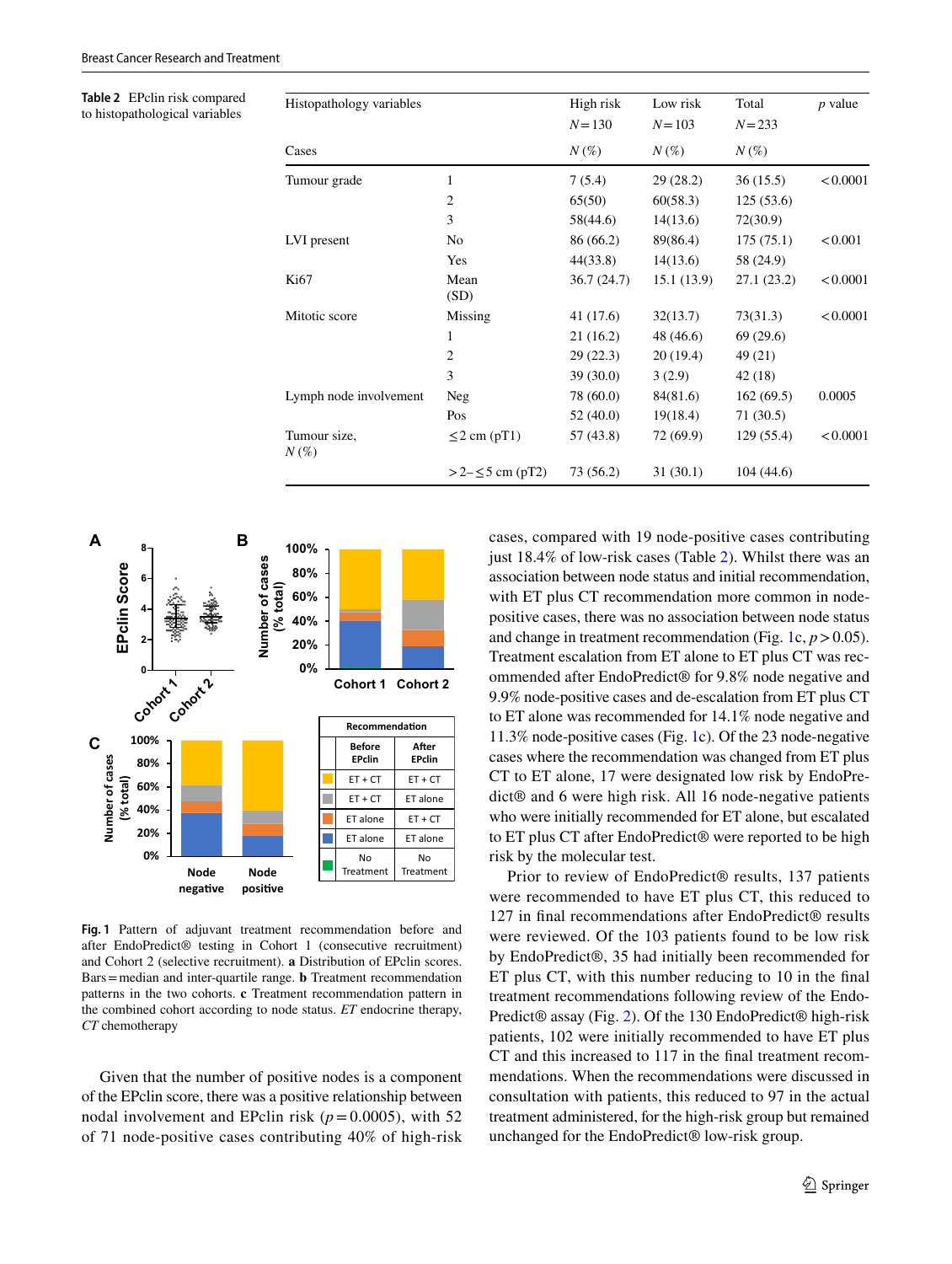<span id="page-5-0"></span>



<span id="page-5-1"></span>**Fig. 3** Distribution of EPclin scores according to tumour grade. **a** Distribution of individual EPclin scores stratifed by tumour grade. **b** Proportion of low and high-risk cases in each tumour grade category

In 32 cases the actual treatment administered was different from fnal MDT recommendation. In 24 cases the fnal MDT recommendation was for ET plus CT, including 8 cases where the treatment recommendation had changed from ET to ET plus CT after MDT discussion of the Endo-Predict® results. In all these cases the addition of CT was declined by the patient. The mean EPclin score (3.85, SD 0.39) was not significantly different  $(p=0.69)$  from the mean score in cases where the changed recommendation to ET plus CT was accepted (3.80, SD 0.46) and both were only modestly above the risk cut-off (Supplementary Fig. 3). In contrast the mean EPclin score in cases where ET plus CT was recommended both before and after Endo-Predict, was signifcantly higher in cases where recommendations were followed (4.21, SD 0.62), than in cases where CT was declined  $(3.78, SD\ 0.61, p = 0.030)$ , suggesting that the EPclin score infuenced patient decisions.

# **Correlation between histopathological factors and EndoPredict® risk scores**

The EPclin score showed a signifcant positive correlation with tumour grade  $(p < 0.0001$ , Table [2](#page-4-0); Fig. [3a](#page-5-1)). However, whilst grade 1 accurately predicted low risk in the majority of cases, grade 3 overestimated risk compared to the Endo-Predict® assay with 13.4% low-risk cases being grade 3. Moreover, grade 2 demonstrated approximately equal numbers of cases assessed as low and high risk (Fig. [3b](#page-5-1)), suggesting a beneft from EndoPredict® testing in both grade 2 and grade 3 cases.

Markers of proliferation (mitotic rate and Ki67 immunohistochemistry) were signifcantly higher in the EndoPredict® high-risk group than in the low-risk group. Signifcant positive relationships were observed between EPclin score and Ki67 positivity, as both overall  $(p < 0.0001, R^2 = 0.3538)$ (Fig. [4a](#page-6-0)) and hotspot estimates ( $p < 0.0001$ ,  $R^2 = 0.5180$ , Supplementary Fig. 4) and with mitosis score  $(p < 0.0001$ , Table [2](#page-4-0), Supplementary Fig. 5). The median overall Ki67 score was significantly higher in the EPclin high-risk group  $(p < 0.0001)$  compared to the low-risk cases (Fig. [4](#page-6-0)b; Table [2](#page-4-0)). However, whilst Ki67 below 14% or above 30% positive cells accurately predicted low and high EPclin, respectively, an intermediate Ki67 (14–30%) did not predict risk, with 33.3% low-risk cases and 43% high-risk cases falling in this category (Fig. [4c](#page-6-0)). Similarly, cases with an intermediate mitosis score were similarly distributed between high and low risk (Table [2](#page-4-0), Supplementary Fig. 5). Cases that were classifed as high risk by EndoPredict were signifcantly more likely to be characterised by the presence of lymphovascular invasion, lymph node involvement, and higher tumour size category (Table [2](#page-4-0)), suggesting that these clinical features could be combined with histological markers to more accurately classify a proportion of cases into risk groups.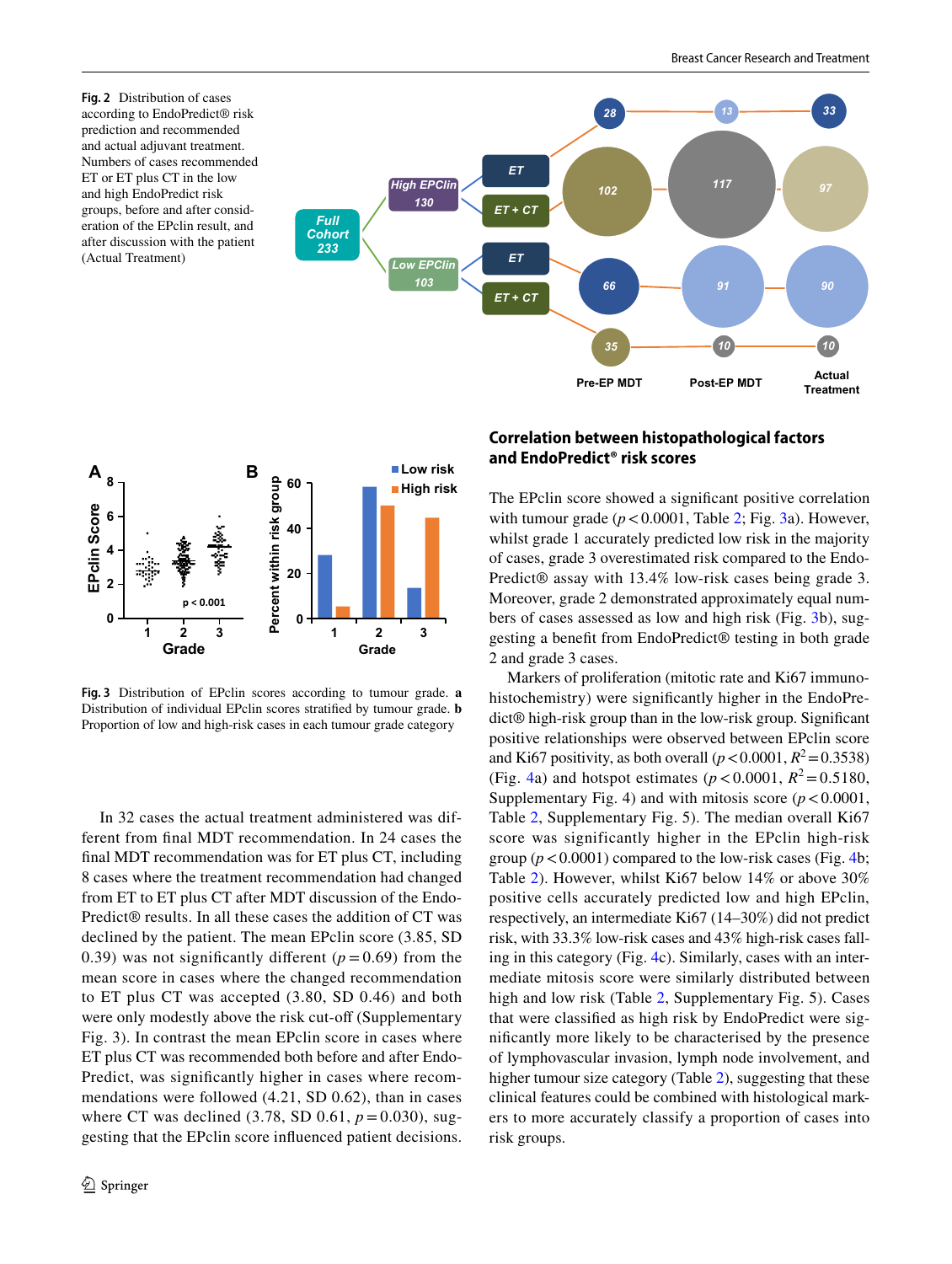

<span id="page-6-0"></span>**Fig. 4** Relationship between proliferation levels and EndoPredict® result. **a** Association between individual EPclin scores and Ki67 overall positivity in the full cohort. **b** Distribution of Ki67 levels in low and high EPclin risk groups. **c** Proportion of low and high-risk cases according to EndoPredict® EPclin, in low, intermediate and high Ki67 cases

Given that several histopathological factors were independently correlated with EPclin risk, multivariate logistic regression was used to test the ability of combined variables to predict risk status in an individual patient (Supplementary Table 1). Combining lesion size, number of involved lymph nodes, grade, Ki67, lymphovascular invasion presence, mitotic rate, and hormone receptor levels gave rise to a weighted formula (Fig. [5a](#page-7-0)) which accurately predicted the odds of a high-risk classifcation in 81% of cases (Supplementary Table 2 and Fig. [5b](#page-7-0)). The strongest contributions to the model were from lymph node positivity (*p*=0.0002), tumour size (*p*=0.008), Ki67 level (*p*=0.001), and PR positivity  $(p=0.0002)$ . ER positivity made a weak non-signifcant contribution to the model. This was consistent with the observation that there was not a signifcant relationship between ER percent positivity and ER score with EPclin score (Supplementary Fig. 6a–b). When the distribution of ER and PR expression scores were compared across the cohort, PR scores had a more heterogeneous distribution, whereas most cases were reported to have strong ER expression, resulting in ER scores above 250 out of a possible 300. A clear biphasic distribution of ER score was observed around a cut point of 250 (Supplementary Fig. 6c). Comparing EPclin scores for cases stratifed into low and high ER using the 250 cut-off revealed no significant difference in EPclin scores ( $p = 0.46$ , Supplementary Fig. 6d). Similar non-normal distributions of ER score were seen in the low and high EPclin risk groups and there was no signifcant diference in ER expression between the risk groups (*p*=0.65, Supplementary Fig. 6e). Amongst the EPclin lowrisk cases, 76 of 95 (80%) cases were correctly classifed by the multivariable model and 94 of 116 (82%) cases that were EPclin high risk were correctly classifed (Supplementary Table 2, Fig. [5b](#page-7-0)). Where the observed risk was diferent from what was predicted by the model, the features fell in an intermediate range characterised by Ki67 between 10 and 35%, tumour size between 16.5 and 22 mm, and PR score in a range of 120 to 255 (Fig. [5c](#page-7-0)–e, Supplementary Fig. 7) and it is suggested that this is where the EndoPredict® test would be most likely to add value.

## **Discussion**

This study found that application of EndoPredict® resulted in altered treatment recommendations in 8.9% of cases if all eligible patients were tested, but rose to 39.1% of cases when testing was at the clinical team discretion in cases with more equivocal risk features. This gave a combined average change in recommendation of 23% of patients, which is similar to previously published decision impact studies. [[15](#page-9-14)[–18](#page-9-15)]. Importantly, the MDT played a key role in identifying those patients likely to beneft from the additional information provided by the test, since treatment decisions were altered considerably more frequently in the selectively recruited cohort, than when consecutive patients were tested irrespective of clinically assessed risk. The higher rate of decision change in the non-consecutive cohort was comparable to similar studies assessing decision impact of the 21-gene Oncotype DX Breast Recurrence Score assay in cohorts selected according to physician uncertainty about adjuvant treatment  $[19, 20]$  $[19, 20]$  $[19, 20]$  $[19, 20]$ . A strength of the current study is the direct comparison to recommendation patterns in a parallel consecutively recruited cohort as a part of the same study. The major impact of the molecular test in the selectively recruited cohort was in de-escalating ET plus CT treatment recommendations in the patient group who had initially been considered likely to beneft from chemotherapy. There was an overall de-escalation to ET alone in 28/110 (25.5%) cases where ET plus CT had originally been recommended and 15/110 (13.6%) escalated from ET to ET plus CT. This contrasted with the consecutively recruited cohort, where there had been a net increase in patients recommended ET plus CT, which suggests that in the absence of the EndoPredict® test, physicians were more likely to take a more conservative approach where there was ambiguity regarding clinical risk.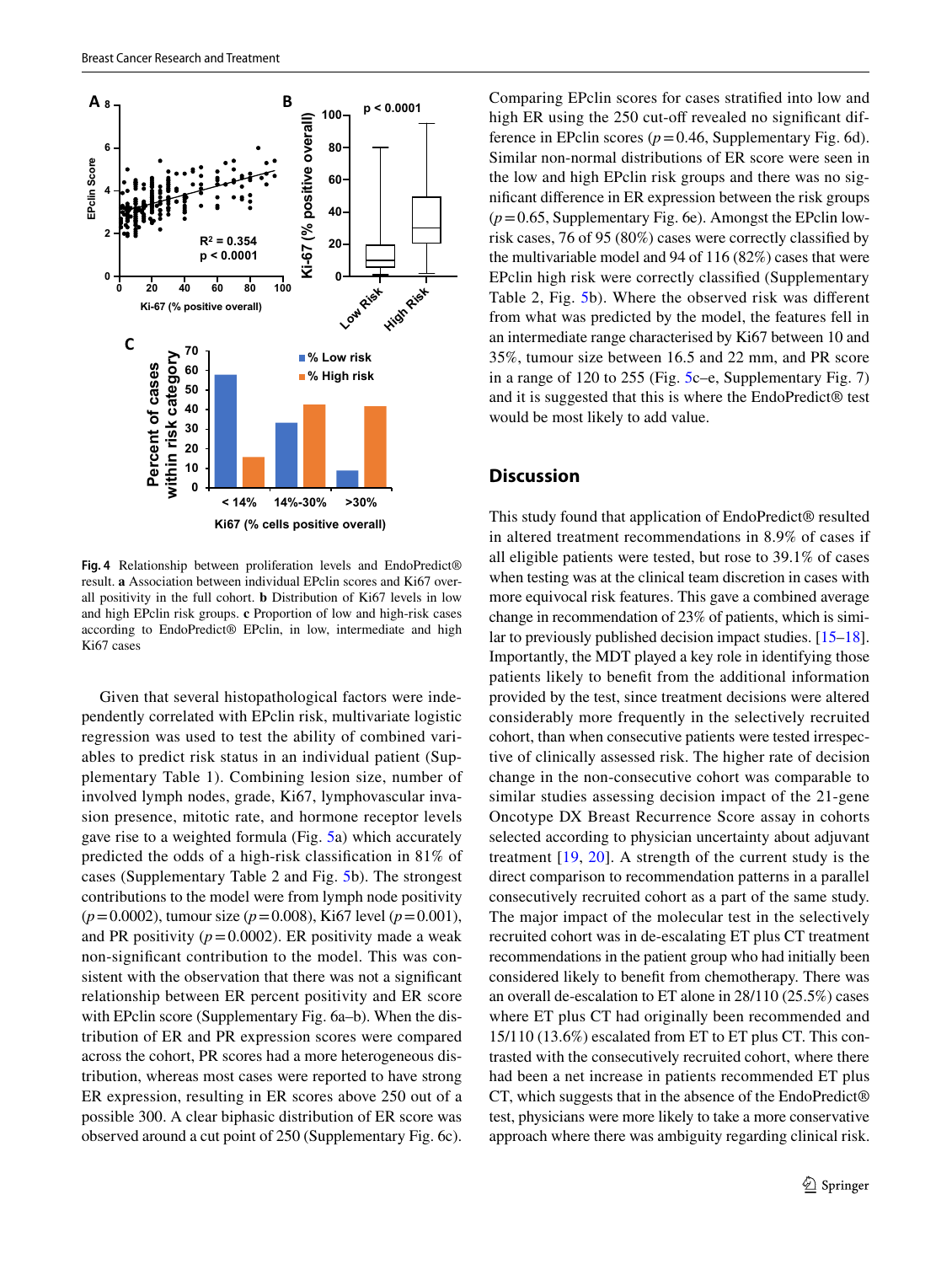<span id="page-7-0"></span>**Fig. 5** Multivariate logistic regression modelling of EndoPredict® risk according to histopathalogical and clinical variables. **a** Model equation for probability that a case will return a high-risk EndoPredict® result. N: number of positive lymph nodes; T: tumour size; G2: classified grade 2 (true =  $1$ , false = 0); G3: classified grade 3 (true = 1, false = 0);  $K<sub>OA</sub>$ : Ki67 overall positivity; L: Lymphovascular invasion present (true = 1, false = 0);  $M_R$ : mitotic rate (n per 10HPF); ER: ER score (0–300); PR: PR score (0–300), based on % of positive cells multiplied by predominant intensity of staining. **b** Performance of the model demonstrated by distribution of predicted and observed risk classifcation. **c** Distribution of Ki67 overall levels in correctly and incorrectly classifed low and high-risk cases. **d** Distribution of tumour size according to observed and predicted EndoPredict® risk. **e** Distribution of PR positivity (by H score) according to predicted and observed EndoPredict® risk classifcation



Similar to previous studies, this study demonstrated that chemotherapy could be either added or withdrawn, suggesting that the assay aided in more individualised treatment decisions. In the majority of patients in the consecutive group (91.1%) there was no change in the treatment recommendation, suggesting that clinicopathological variables are highly informative in systemic treatment decisions for most patients. It also confrmed other studies [[20](#page-10-1)] that suggested the selection of patients who would most beneft from a prognostic gene profle were patients where there is equipoise regarding their risk estimation based on traditional clinical and pathological variables. This is further supported by the signifcant association between grade extremes (grades 1 and 3) and EPclin score and the lack of predictive value in grade 2 cases (Fig. [3\)](#page-5-1).

When histopathological factors were combined into a multivariable predictive model, all factors contributed to risk prediction, with lymph node involvement, tumour size, grade, Ki67, and PR level being signifcantly correlated with EPclin risk classifcation in the model. Whilst nodal involvement and tumour size would be expected to show a correlation to EPclin given their inclusion in score calculation, the additional features independently strengthened the model to accurately predict risk in 81% cases. Whilst it is acknowledged that this model was developed and tested in the same dataset, application of such a model could support clinicians to identify those patients most likely to beneft from EndoPredict® testing. The recent data emerging from the MINDACT [\[2](#page-9-1)] and TAILORx [[3\]](#page-9-2) trials advocate routine use of molecular tests demonstrating that adjuvant treatment can be safely de-escalated in molecular low risk and clinical high-risk cases, in all but younger women; however, selective use of these costly tests will beneft the health economy.

EndoPredict® generated prognostic information that was independent of ER level. ER expression had a negligible impact on the predictive model and there was no association between ER level and EPclin score, demonstrating that ER positivity is not a driver of test outcome. This is important given recent debate regarding a biologically meaningful cut-off for ER positivity, with the suggestion that cases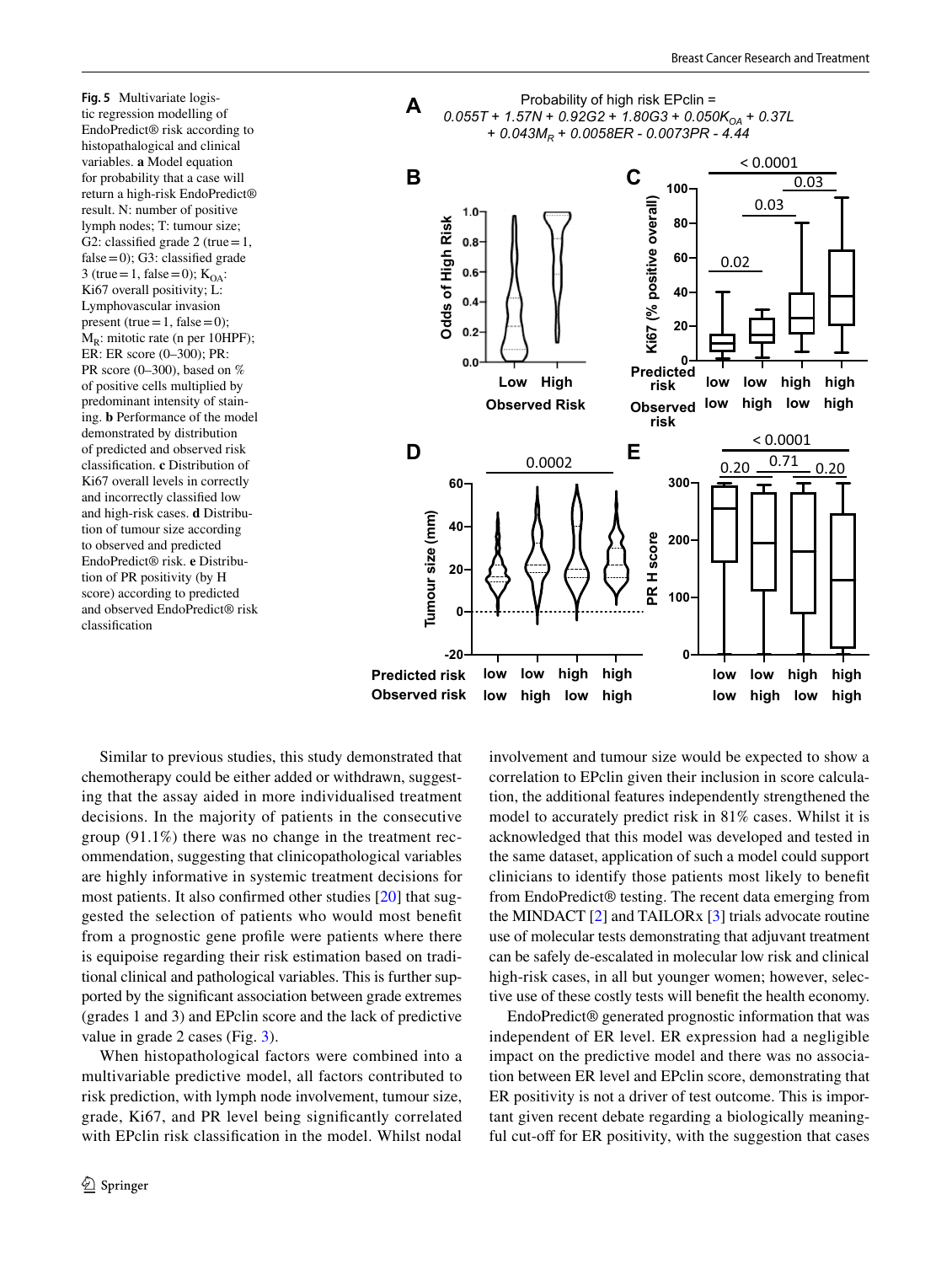reported between 1 and 9% ER-positive are more similar to cases with  $ER < 1\%$ , than to cases with  $ER > 10\%$ , in terms of systemic treatment response and disease-free and overall survival [\[21,](#page-10-2) [22](#page-10-3)]. Although the number of cases in the cohort with ER between 1 and 9% was small, the lack of relationship between ER level and EndoPredict result suggests that the choice of ER cut-off would not influence the prognostic value of the test.

The substantial diference in treatment recommendation change levels between the consecutive and selective cohorts confrms the capability of the clinical team in identifying cases likely to beneft from a molecular test. Multivariable modelling of risk demonstrated that cases that were classifed at the extreme ends of the spectrum of risk could be accurately predicted by a combination of histopathological and clinical factors and genomic testing added little, but there was a particular value in EndoPredict® testing in cases where there were intermediate scores across multiple traditional variables. This suggests that whilst the model may not accurately predict risk category in all cases, it could serve to develop an algorithm to select cases that should be recommended to receive the genomic test. In settings where such assays are not widely available or subsidised, this strategy would have health economic benefts by identifying a smaller group of patients that would most beneft from testing.

A limitation of our study is that, as a prospective study, it was not possible to determine the prognostic or predictive value of EndoPredict® in our cohort. Although this was not the primary objective of the study and there is considerable published evidence of the prognostic strength of the EPclin [\[4–](#page-9-3)[8\]](#page-9-4), it is the goal of the study to also report on this outcome measure. The participants in the study remain in clinical surveillance by their treating centres and have provided consent for their clinical follow-up information to be reported in the longer term. A limitation of the study design, which involved consecutive and selective recruitment across the same time period, was that the two cohorts were recruited by diferent multidisciplinary teams. This was mitigated by recruiting the selective cohort across four separate sites, which would reduce individual selective bias. Ideally, this would be further reduced by the recruitment of larger cohorts for both the selective and consecutive groups; however, the high cost of molecular testing limited cohort size.

Finally, in some cases, the fnal treatment decisions were not altered despite contradicting EndoPredict<sup>®</sup> results. For example, not all patients designated as high risk had fnal recommendations to have chemotherapy. This demonstrates that individual patient factors as well as the actual numerical percentage of risk (several of these cases were borderline between low and high risk) also infuenced decisions. The latter emphasises the importance of considering risk as a continuous variable rather than a binary decision. In addition assessment of the EPclin risk in cases where ET plus CT was recommended by the MDT but not agreed to after patient consultation revealed the genomic test result was generally borderline high risk. Further, high-risk cases that received concordant treatment had higher EPclin risk scores than this group, suggesting patient decisions were also infuenced by EndoPredict® results, including the actual risk estimate as a continuous variable.

# **Conclusion**

EndoPredict® impacted systemic treatment decisions and enabled more precise individualisation of systemic therapies with the potential to improve health outcomes in a signifcant proportion of ER-positive, HER2-negative early breast cancer patients. However, the high cost of these tests limits their accessibility. The higher rate of treatment recommendation change in cases where physicians selectively recruited patients for genomic testing based on perceived need demonstrates that the clinical team is profcient in recognising those cases most likely to beneft from the additional information provided by genomic testing. This study demonstrates that a care model where standard histological and clinical parameters are used to guide selective application of commercial genomic tests to the subset of patients most likely to beneft from them is both feasible and advisable. This will enhance the health outcomes for patients at the same time as optimising the use of increasingly limited health budgets.

**Supplementary Information** The online version contains supplementary material available at<https://doi.org/10.1007/s10549-021-06456-5>.

**Acknowledgements** The authors would like to thank the Westmead Breast Cancer Institute Multidisciplinary Team and research team members, Institute of Clinical Pathology and Medical Research, Pathology West, NSW Health Pathology, and the research teams at Royal Melbourne Hospital, Peter MacCallum Cancer Centre, Monash Health, and St Vincent's Clinical School, Sydney. We also thank Myriad Genetics, Australia for providing the EndoPredict® test at a reduced cost. The authors would like to thank the patients who agreed to participate in the study.

**Funding** The cost of EndoPredict testing was funded by the Westmead Breast Cancer Institute from its charitable donations trust. Myriad Genetics provided EndoPredict® testing at a discounted rate.

#### **Declarations**

**Conflict of interest** All authors confrm that they have no conficts of interest to declare.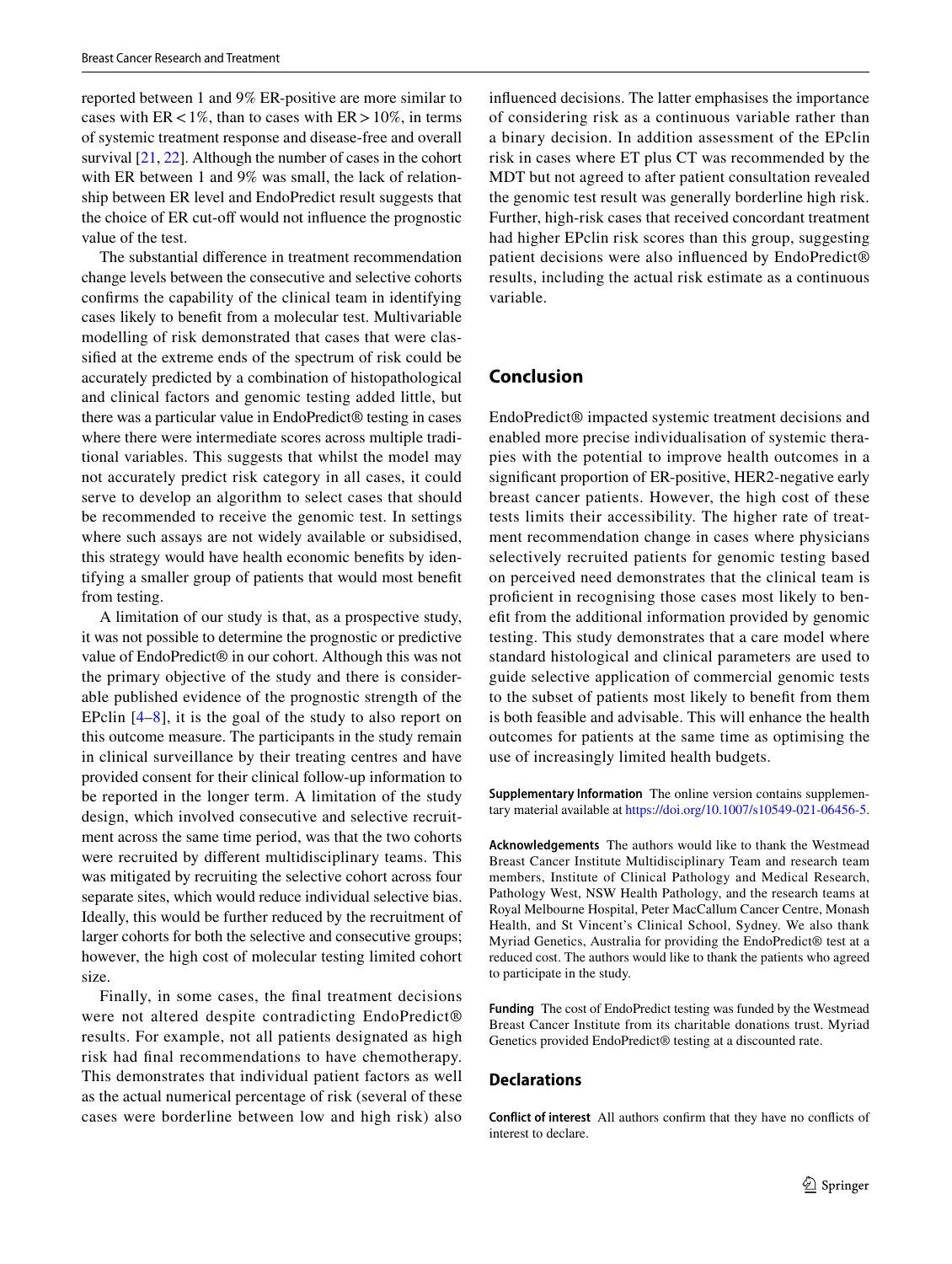# **References**

- <span id="page-9-0"></span>1. Sung H, Ferlay J, Siegel RL, Laversanne M, Soerjomataram I, Jemal A, Bray F (2021) Global cancer statistics 2020: GLO-BOCAN estimates of incidence and mortality worldwide for 36 cancers in 185 countries. CA Cancer J Clin 71:209–249. [https://](https://doi.org/10.3322/caac.21660) [doi.org/10.3322/caac.21660](https://doi.org/10.3322/caac.21660)
- <span id="page-9-1"></span>2. Piccart M, van't Veer LJ, Poncet C, Lopes Cardozo JMN, Delaloge S, Pierga JY, Vuylsteke P, Brain E, Vrijaldenhoven S, Neijenhuis PA, Causeret S, Smilde TJ, Viale G, Glas AM, Delorenzi M, Sotiriou C, Rubio IT, Kummel S, Zoppoli G, Thompson AM, Matos E, Zaman K, Hilbers F, Fumagalli D, Ravdin P, Knox S, Tryfonidis K, Peric A, Meulemans B, Bogaerts J, Cardoso F, Rutgers EJT (2021) 70-gene signature as an aid for treatment decisions in early breast cancer: updated results of the phase 3 randomised MINDACT trial with an exploratory analysis by age. Lancet Oncol 22:476–488. [https://doi.org/10.](https://doi.org/10.1016/S1470-2045(21)00007-3) [1016/S1470-2045\(21\)00007-3](https://doi.org/10.1016/S1470-2045(21)00007-3)
- <span id="page-9-2"></span>3. Sparano JA, Gray RJ, Makower DF, Pritchard KI, Albain KS, Hayes DF, Geyer CE Jr, Dees EC, Goetz MP, Olson JA Jr, Lively T, Badve SS, Saphner TJ, Wagner LI, Whelan TJ, Ellis MJ, Paik S, Wood WC, Ravdin PM, Keane MM, Gomez Moreno HL, Reddy PS, Goggins TF, Mayer IA, Brufsky AM, Toppmeyer DL, Kaklamani VG, Berenberg JL, Abrams J, Sledge GW Jr (2018) Adjuvant chemotherapy guided by a 21-gene expression assay in breast cancer. N Engl J Med 379:111–121. [https://](https://doi.org/10.1056/NEJMoa1804710) [doi.org/10.1056/NEJMoa1804710](https://doi.org/10.1056/NEJMoa1804710)
- <span id="page-9-3"></span>4. Blank PR, Filipits M, Dubsky P, Gutzwiller F, Lux MP, Brase JC, Weber KE, Rudas M, Greil R, Loibl S, Szucs TD, Kronenwett R, Schwenkglenks M, Gnant M (2015) Cost-efectiveness analysis of prognostic gene expression signature-based stratifcation of early breast cancer patients. Pharmacoeconomics 33:179–190. <https://doi.org/10.1007/s40273-014-0227-x>
- <span id="page-9-11"></span>5. Dubsky P, Brase JC, Jakesz R, Rudas M, Singer CF, Greil R, Dietze O, Luisser I, Klug E, Sedivy R, Bachner M, Mayr D, Schmidt M, Gehrmann MC, Petry C, Weber KE, Fisch K, Kronenwett R, Gnant M, Filipits M, Austrian B, Colorectal Cancer Study G (2013) The EndoPredict score provides prognostic information on late distant metastases in ER+/HER2- breast cancer patients. Br J Cancer 109:2959–2964. [https://doi.org/](https://doi.org/10.1038/bjc.2013.671) [10.1038/bjc.2013.671](https://doi.org/10.1038/bjc.2013.671)
- <span id="page-9-10"></span>6. Dubsky P, Filipits M, Jakesz R, Rudas M, Singer CF, Greil R, Dietze O, Luisser I, Klug E, Sedivy R, Bachner M, Mayr D, Schmidt M, Gehrmann MC, Petry C, Weber KE, Kronenwett R, Brase JC, Gnant M, Austrian B, Colorectal Cancer Study G (2013) EndoPredict improves the prognostic classifcation derived from common clinical guidelines in ER-positive, HER2 negative early breast cancer. Ann Oncol 24:640–647. [https://doi.](https://doi.org/10.1093/annonc/mds334) [org/10.1093/annonc/mds334](https://doi.org/10.1093/annonc/mds334)
- <span id="page-9-9"></span>7. Filipits M, Rudas M, Jakesz R, Dubsky P, Fitzal F, Singer CF, Dietze O, Greil R, Jelen A, Sevelda P, Freibauer C, Muller V, Janicke F, Schmidt M, Kolbl H, Rody A, Kaufmann M, Schroth W, Brauch H, Schwab M, Fritz P, Weber KE, Feder IS, Hennig G, Kronenwett R, Gehrmann M, Gnant M, Investigators EP (2011) A new molecular predictor of distant recurrence in ER-positive, HER2-negative breast cancer adds independent information to conventional clinical risk factors. Clin Cancer Res 17:6012–6020. <https://doi.org/10.1158/1078-0432.CCR-11-0926>
- <span id="page-9-4"></span>8. Martin M, Brase JC, Calvo L, Krappmann K, Ruiz-Borrego M, Fisch K, Ruiz A, Weber KE, Munarriz B, Petry C, Rodriguez CA, Kronenwett R, Crespo C, Alba E, Carrasco E, Casas M, Caballero R, Rodriguez-Lescure A (2014) Clinical validation of the EndoPredict test in node-positive, chemotherapy-treated ER+/ HER2- breast cancer patients: results from the GEICAM 9906 trial. Breast Cancer Res 16:R38.<https://doi.org/10.1186/bcr3642>
- <span id="page-9-6"></span><span id="page-9-5"></span>10. Cardoso F, Kyriakides S, Ohno S, Penault-Llorca F, Poortmans P, Rubio IT, Zackrisson S, Senkus E, clinicalguidelines@esmo. org EGCEa (2019) Early breast cancer: ESMO Clinical Practice Guidelines for diagnosis, treatment and follow-up. Ann Oncol 30:1194–1220.<https://doi.org/10.1093/annonc/mdz173>
- <span id="page-9-7"></span>11. Gradishar WJ, Moran MS, Abraham J, Aft R, Agnese D, Allison KH, Blair SL, Burstein HJ, Dang C, Elias AD, Giordano SH, Goetz MP, Goldstein LJ, Hurvitz SA, Isakoff SJ, Jankowitz RC, Javid SH, Krishnamurthy J, Leitch M, Lyons J, Matro J, Mayer IA, Mortimer J, O'Regan RM, Patel SA, Pierce LJ, Rugo HS, Sitapati A, Smith KL, Smith ML, Soliman H, Stringer-Reasor EM, Telli ML, Ward JH, Wisinski KB, Young JS, Burns JL, Kumar R (2021) NCCN Guidelines(R) insights: breast cancer, Version 4.2021. J Natl Compr Canc Netw 19:484–493. [https://doi.org/10.](https://doi.org/10.6004/jnccn.2021.0023) [6004/jnccn.2021.0023](https://doi.org/10.6004/jnccn.2021.0023)
- <span id="page-9-8"></span>12. Denkert C, Kronenwett R, Schlake W, Bohmann K, Penzel R, Weber KE, Hofler H, Lehmann U, Schirmacher P, Specht K, Rudas M, Kreipe HH, Schraml P, Schlake G, Bago-Horvath Z, Tiecke F, Varga Z, Moch H, Schmidt M, Prinzler J, Kerjaschki D, Sinn BV, Muller BM, Filipits M, Petry C, Dietel M (2012) Decentral gene expression analysis for ER+/Her2- breast cancer: results of a profciency testing program for the EndoPredict assay. Virchows Arch 460:251–259. [https://doi.org/10.1007/](https://doi.org/10.1007/s00428-012-1204-4) [s00428-012-1204-4](https://doi.org/10.1007/s00428-012-1204-4)
- <span id="page-9-12"></span>13. Filipits M, Dubsky P, Rudas M, Greil R, Balic M, Bago-Horvath Z, Singer CF, Hlauschek D, Brown K, Bernhisel R, Kronenwett R, Lancaster JM, Fitzal F, Gnant M (2019) Prediction of distant recurrence using EndoPredict among women with  $ER(+)$ , HER2(-) node-positive and node-negative breast cancer treated with endocrine therapy only. Clin Cancer Res 25:3865–3872. <https://doi.org/10.1158/1078-0432.CCR-19-0376>
- <span id="page-9-13"></span>14. Hida AI, Bando K, Sugita A, Maeda T, Ueda N, Matsukage S, Nakanishi M, Kito K, Miyazaki T, Ohtsuki Y, Oshiro Y, Inoue H, Kawaguchi H, Yamashita N, Aogi K, Moriya T (2015) Visual assessment of Ki67 using a 5-grade scale (Eye-5) is easy and practical to classify breast cancer subtypes with high reproducibility. J Clin Pathol 68:356–361. [https://doi.org/10.1136/jclin](https://doi.org/10.1136/jclinpath-2014-202695) [path-2014-202695](https://doi.org/10.1136/jclinpath-2014-202695)
- <span id="page-9-14"></span>15. de Boer RH, Baker C, Speakman D, Chao CY, Yoshizawa C, Mann GB (2013) The impact of a genomic assay (Oncotype DX) on adjuvant treatment recommendations in early breast cancer. Med J Aust 199:205–208. <https://doi.org/10.5694/mja12.11334>
- 16. Kamal AH, Loprinzi CL, Reynolds C, Dueck AC, Geiger XJ, Ingle JN, Carlson RW, Hobday TJ, Winer EP, Goetz MP (2011) Breast medical oncologists' use of standard prognostic factors to predict a 21-gene recurrence score. Oncologist 16:1359–1366. <https://doi.org/10.1634/theoncologist.2011-0048>
- 17. Lo SS, Mumby PB, Norton J, Rychlik K, Smerage J, Kash J, Chew HK, Gaynor ER, Hayes DF, Epstein A, Albain KS (2010) Prospective multicenter study of the impact of the 21-gene recurrence score assay on medical oncologist and patient adjuvant breast cancer treatment selection. J Clin Oncol 28:1671–1676. [https://](https://doi.org/10.1200/JCO.2008.20.2119) [doi.org/10.1200/JCO.2008.20.2119](https://doi.org/10.1200/JCO.2008.20.2119)
- <span id="page-9-15"></span>18. Oratz R, Kim B, Chao C, Skrzypczak S, Ory C, Bugarini R, Broder M (2011) Physician survey of the effect of the 21-gene recurrence score assay results on treatment recommendations for patients with lymph node-positive, estrogen receptor-positive breast cancer. J Oncol Pract 7:94–99. [https://doi.org/10.1200/JOP.](https://doi.org/10.1200/JOP.2010.000046) [2010.000046](https://doi.org/10.1200/JOP.2010.000046)